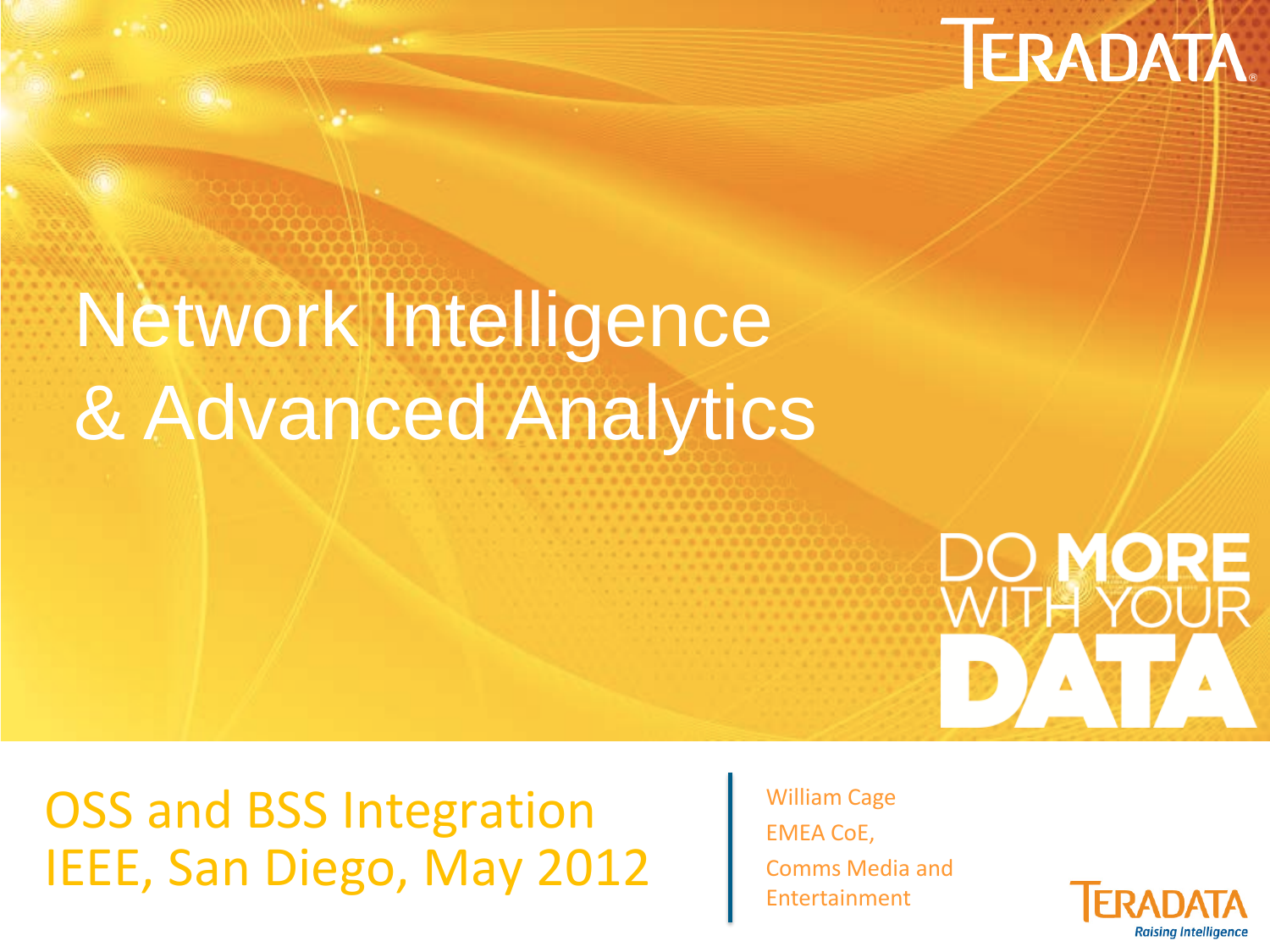#### What is really unique about your business ?

*"The use of Big Data is becoming a key way for leading companies to outperform their peers. Across sectors, we expect to see value accruing to leading users of Big Data at the expense of laggards, a trend for which the emerging evidence is growing stronger."*

*Big Data: The Next Frontier For Innovation, Competition And Productivity" McKinsey Global Institute May 2011*

#### **McKinsey Global Institute**



Big data: The next frontier for innovation, competition, and productivity





McKinsey&Company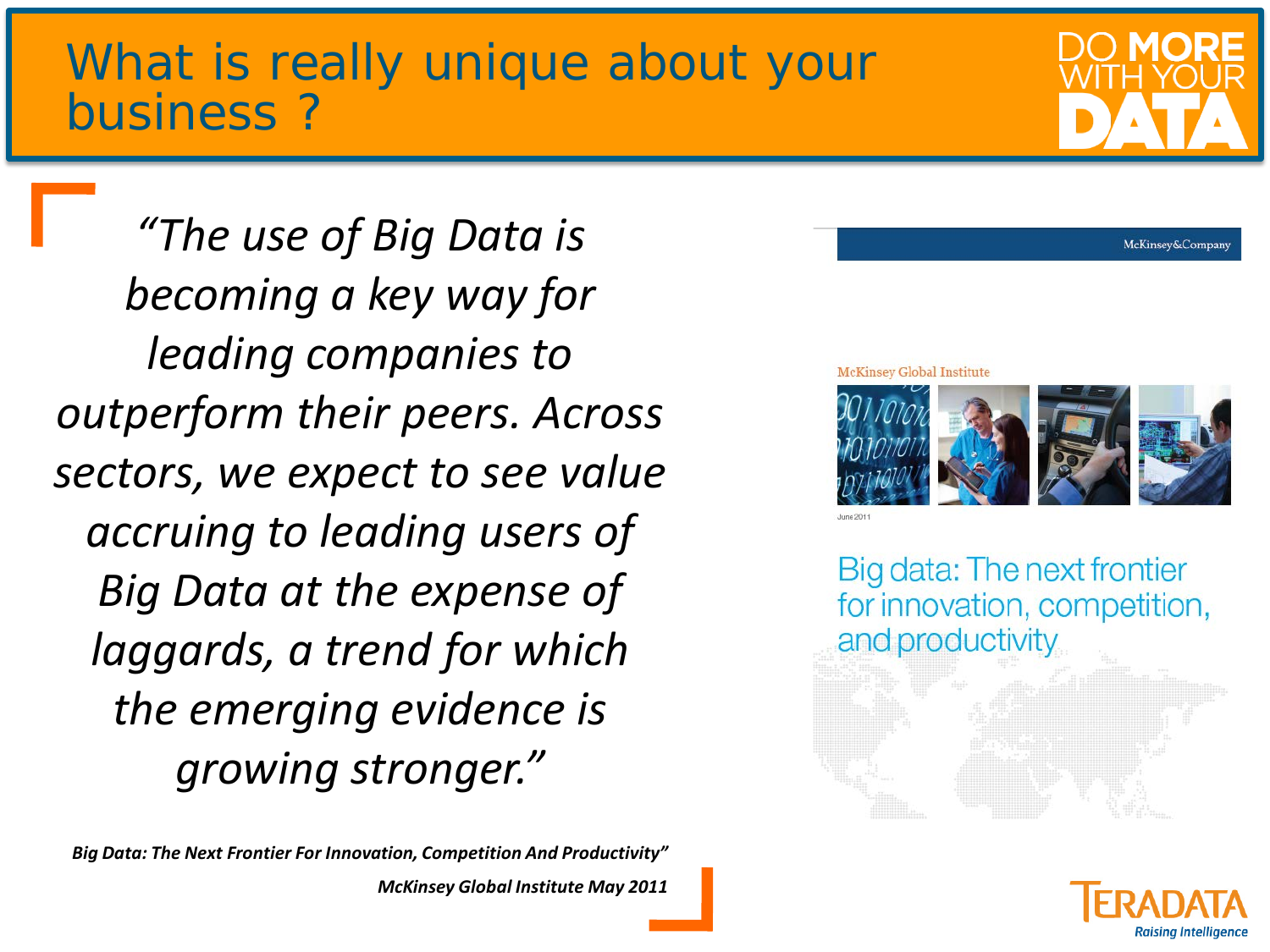

Integrating network Customer Experience (CEM) data with broader customer and commercial (CVM) data creates new insights that will drive

*more accurate customer retention, value and network investment actions*



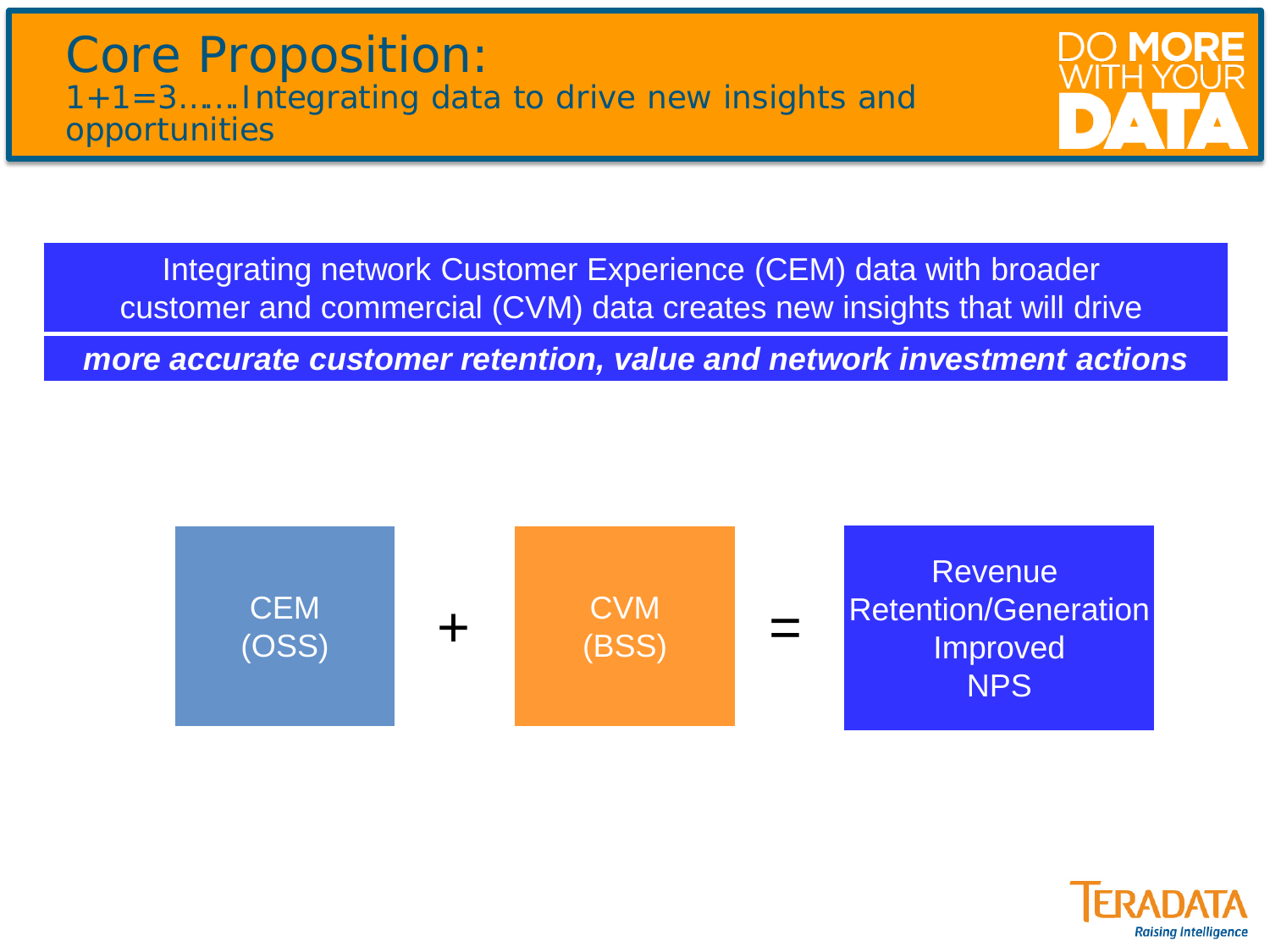## Exploitation of Consolidated Data Across Multiple Functions



**MORF**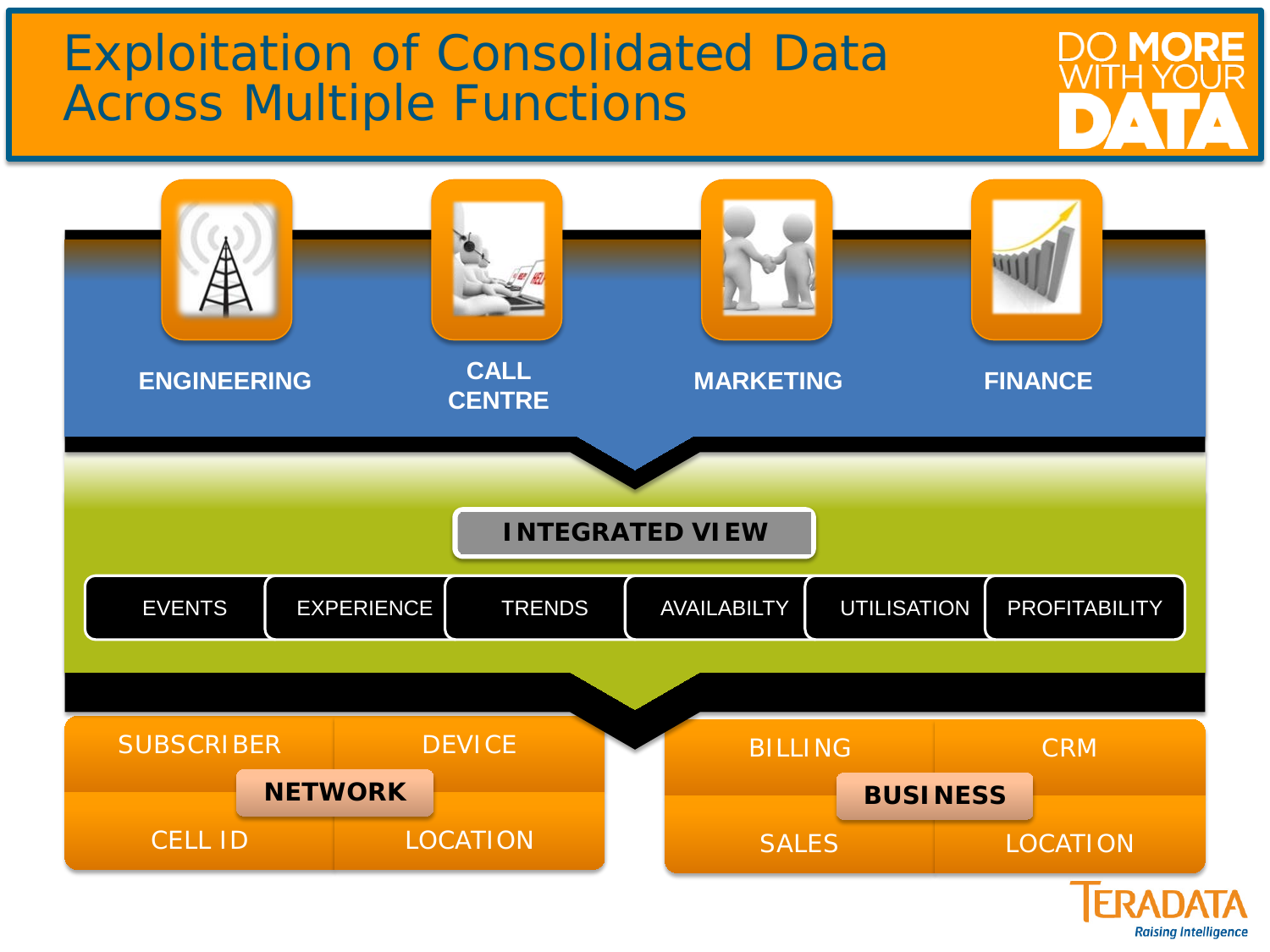#### Analytic and Business Opportunities Increased churn model accuracy

#### Using CEM data and derived data in churn modelling





**MORF**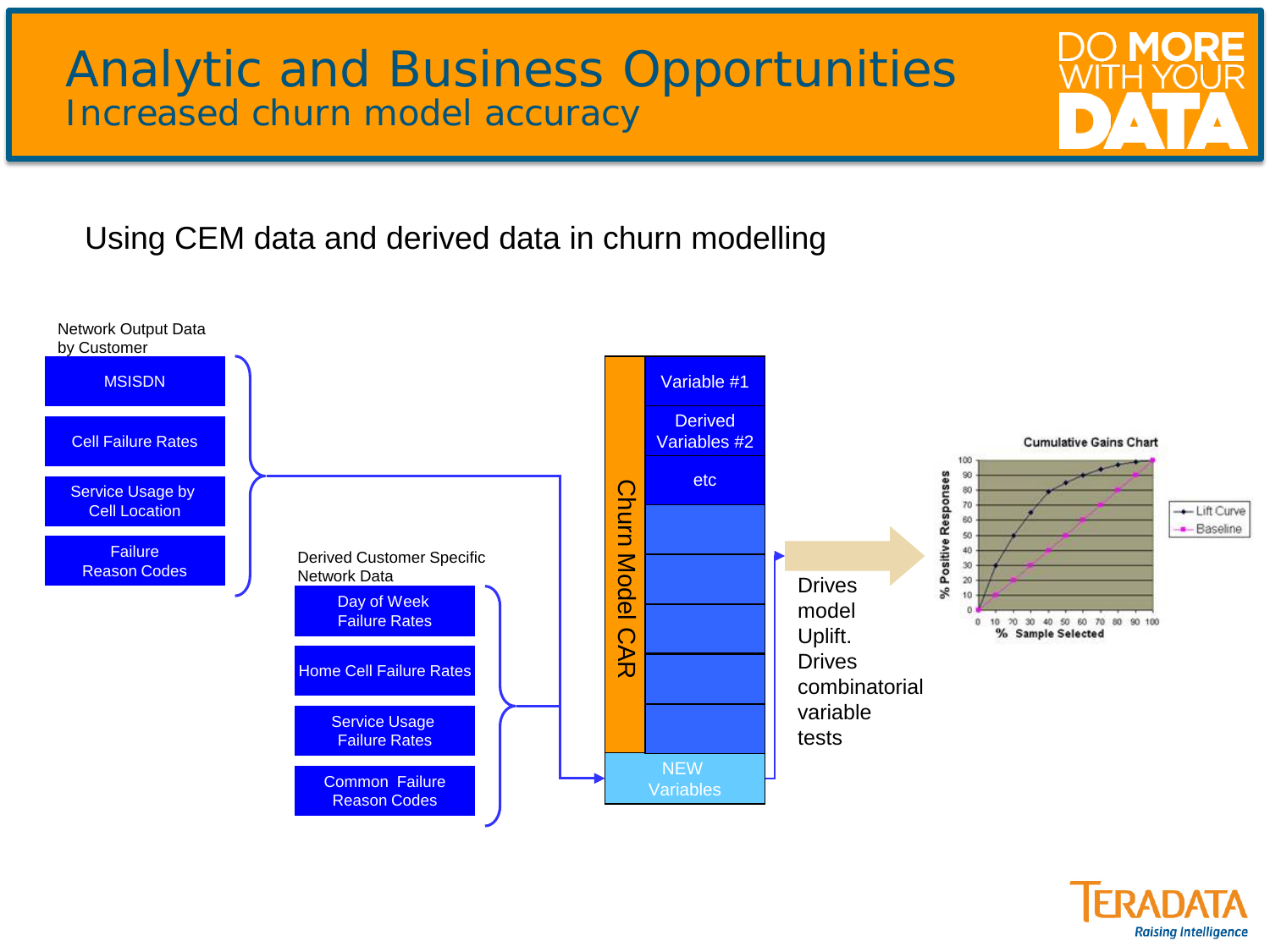#### Example Use Case - Targeted network roll-out

Telefonica is now driving its network investment strategy through customer and operational intelligence.

- By joining up customer usage patterns with the detailed costs of each network site, they have created a model to measure the margin of each base station.
- Factoring in location knowledge enables solid projections to be made about new sites. Accurately forecasting costs and customer usage for proposed new sites empowers informed investment decisions and strategic investments.
- The same model facilitates a very informed post investment review

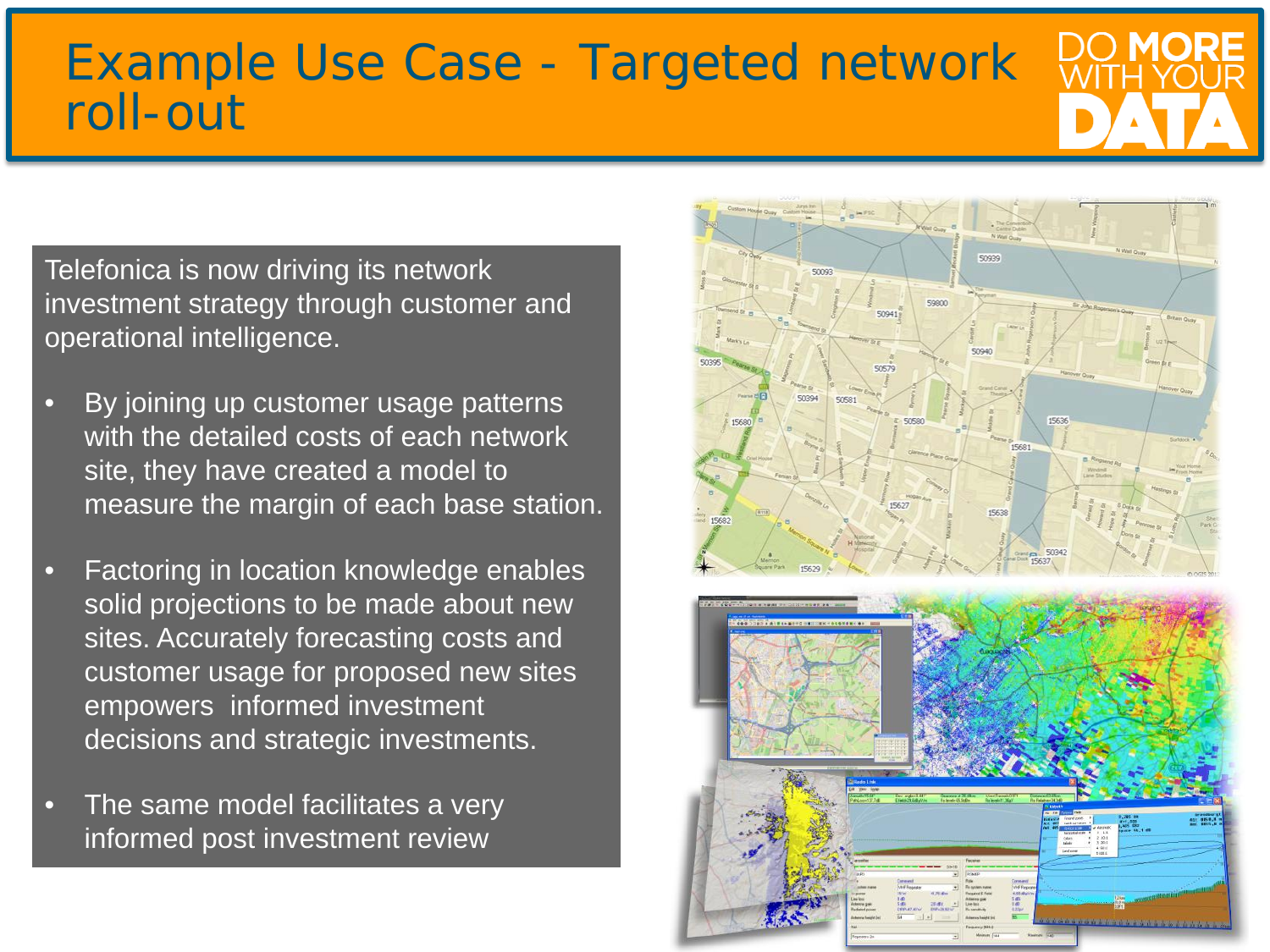### Device related Corporate Customer Behaviour & Experience

#### Using network data for profiling handset performance



- Usage profile per device
- Device level traffic volume vs. signalling overhead (to device S/W variant level)
- Device distribution, location and **penetration**
- User segments, application & service profiling
- Understand and quantify the impact of "disruptive" Apps e.g. Viber, Skype
- Identify which devices are particularly good/bad for voice/data services etc.

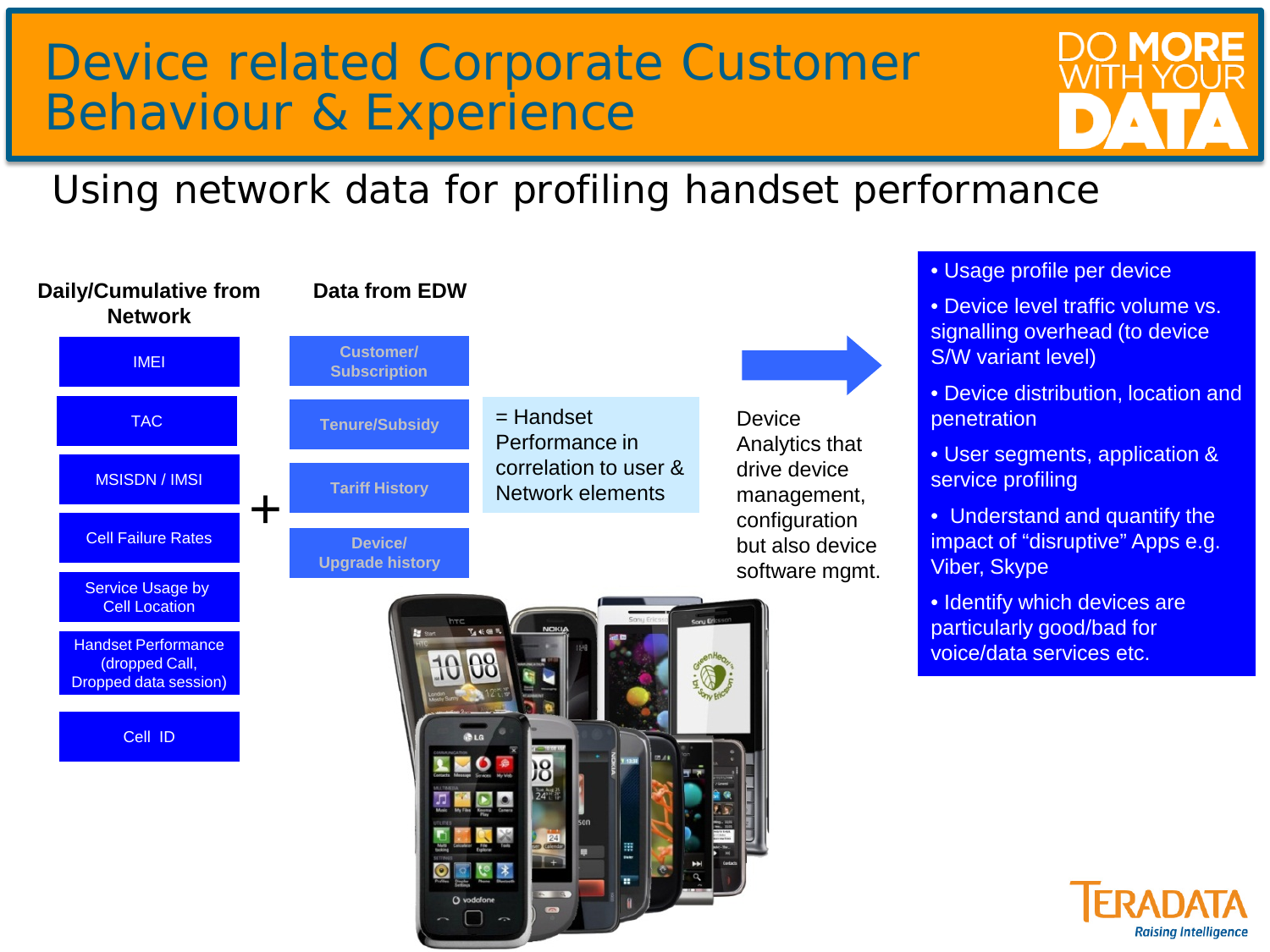### Proven Value from CEM<->CVM to date



- Typical correlation between customer network experience and churn  $= x3$  in heavy usage Pre-pay
- Removing 1% of the unprofitable, heavy data users = UK£Ms pa in savings
- Increase in lift with real-time top-up and bonus campaigns at live Events (e.g. Sports, Retail Openings  $etc) = 25% - 30%$  uplift
- Femtocell campaign uplifts by improved targeting = 1.5%-2% uplift

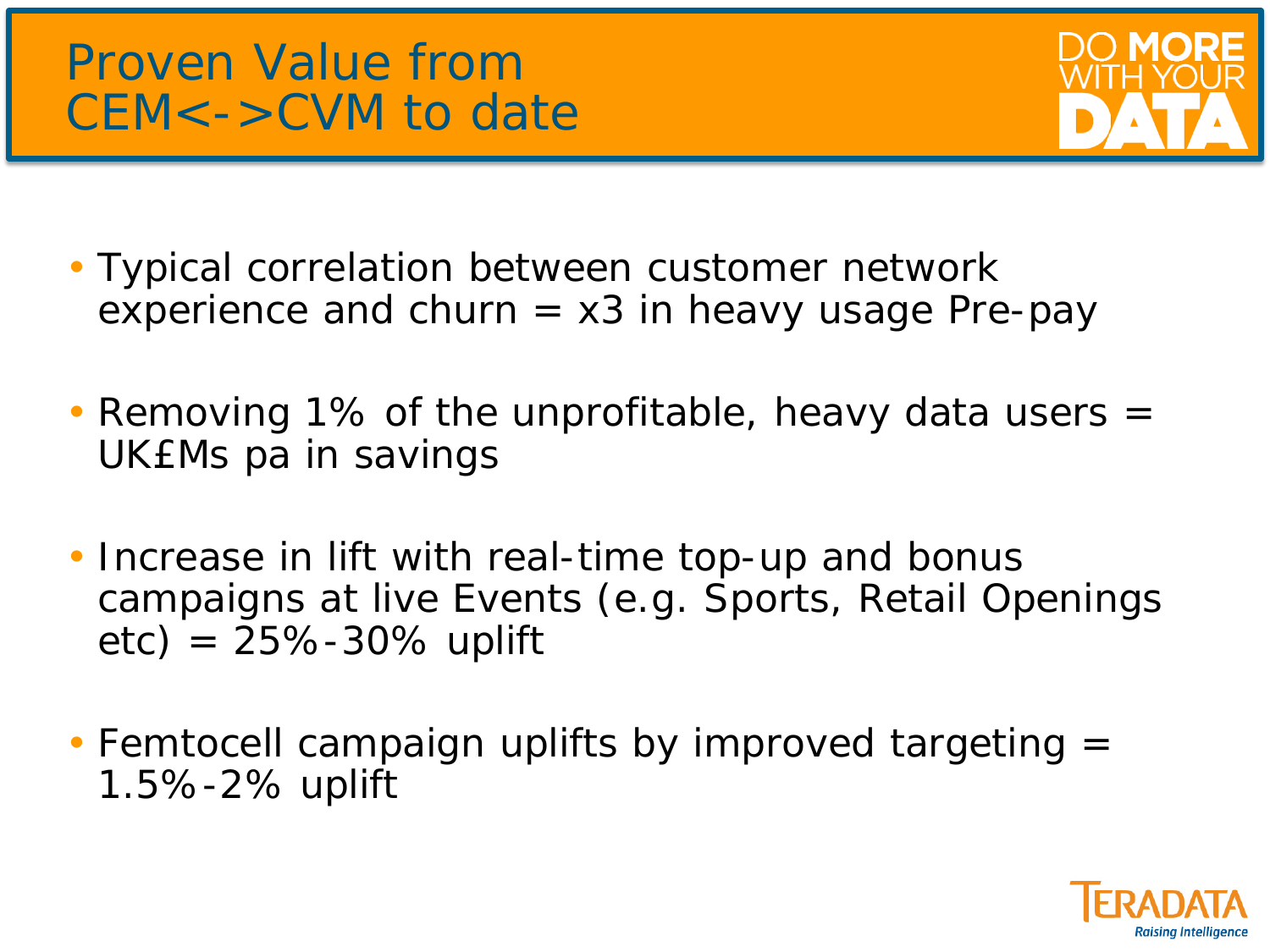